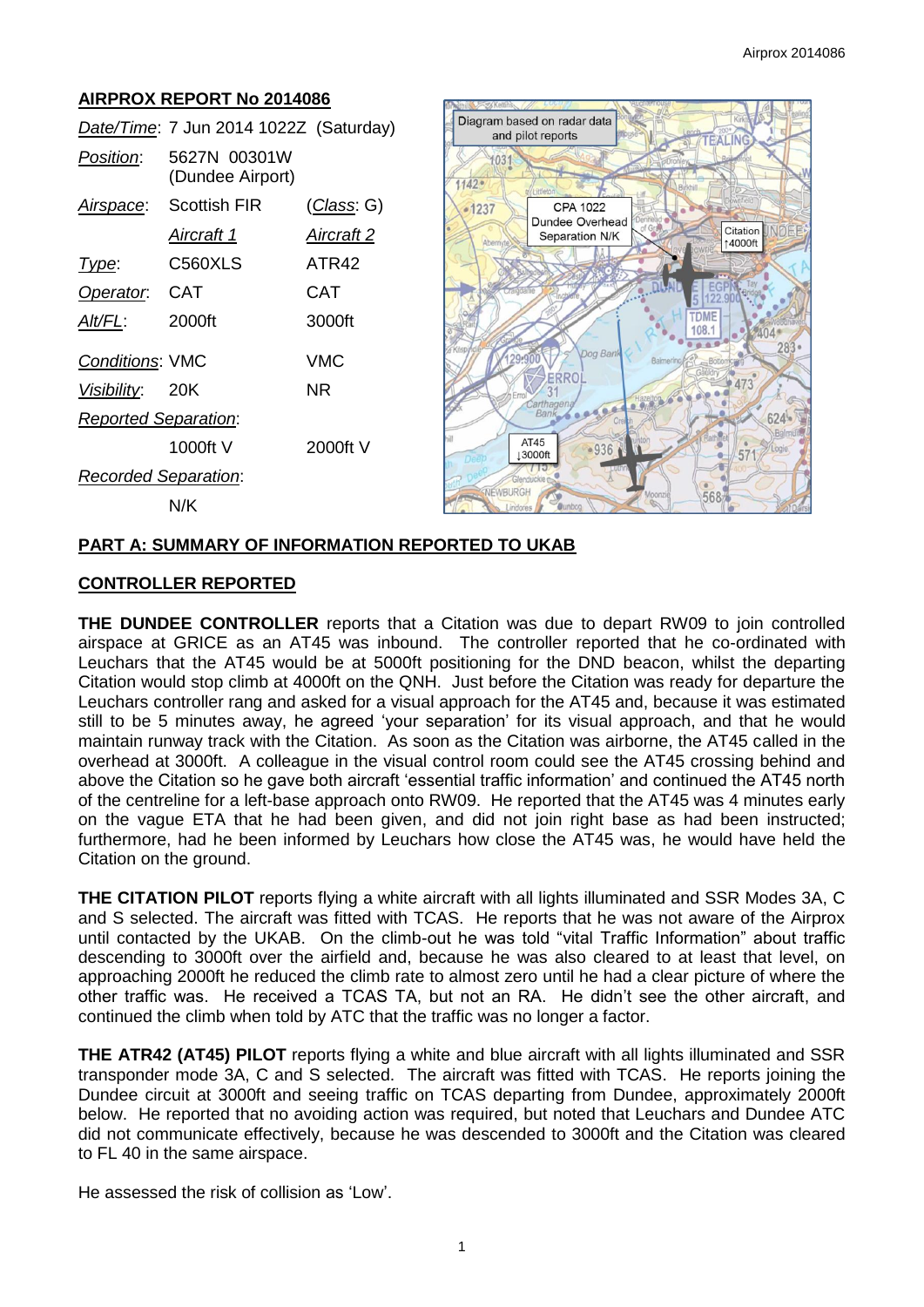**THE LEUCHARS CONTROLLER** reports providing a LARS service to the AT45 inbound to Dundee airport under a Traffic Service. The aircraft was approximately 5 minutes ahead of its estimated inbound time. He liaised with the Dundee controller who advised there was departing traffic; they agreed that the AT45 would stop at 5000ft for the DND beacon, and the outbound traffic would be released not above 4000ft. However, when 15nm south, the AT45 requested a visual join. He at first refused the request due to the outbound traffic, but then rang to Dundee controller to agree a course of action. The Dundee controller confirmed the outbound traffic had lined up on the runway, but agreed to get it to maintain runway heading; a right-base visual join for the AT45 was approved. The Leuchars controller believed the Dundee controller was separating his own visual circuit traffic, he informed the AT45 pilot to make a right-base join, and the pilot asked for descent over the river. Because the outbound traffic was maintaining runway heading, this didn't seem to be a factor and was approved; a squawk and frequency change to Dundee was given. He maintained track ident on the inbound traffic and saw it unexpectedly take up a northerly heading. Shortly afterwards the departing Citation called for a service to join airways: it was in a right turn, which the controller wasn't expecting; however, there was no other traffic to affect so he handed it over to Tay Sector and then called the Dundee controller to find out what had happened. The Leuchars controller reported that the Dundee controller then became aggressive on the landline and blamed the Leuchars controller for the incident, who at the time was so shocked that he felt he must have been to blame; however on reflection he does not believe this to be the case.

He perceived the severity of the incident as 'Low'.

# **Factual Background**

The weather at Dundee was recorded as:

METAR EGPN 071020Z 08013KT 9999 FEW015 15/12 Q1013=

#### **Analysis and Investigation**

# **CAA ATSI**

The AT45, operating an IFR flight to Dundee, was inbound for the instrument approach for RW09 and was in receipt of a Procedural Service from Dundee Approach on frequency 126.5MHz. An extract from the UK AIP, page AD 2-EGPN-8-1 (26 Jul 2012) Runway 09 instrument approach chart is shown at Figure 1 below.



Figure 1 – Extract from Dundee Instrument Approach Chart RW09.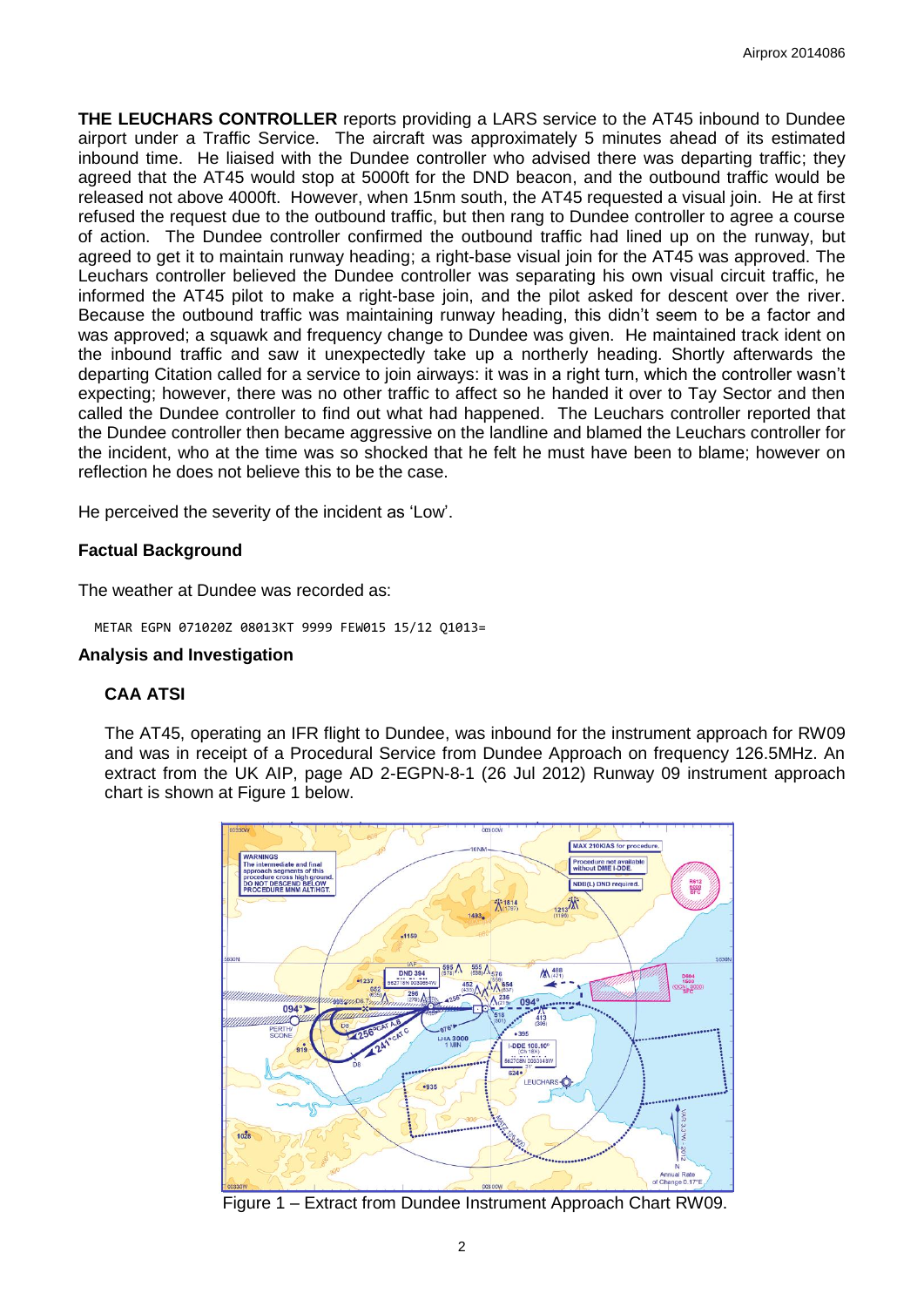The Citation was operating an IFR flight departing from Dundee and was in receipt of a Procedural Service from Dundee Approach on frequency 126.5MHz. The UK AIP promulgates the visual circuit direction for RW09 as right-hand. The Dundee controller was operating a combined Aerodrome and Approach position without the aid of surveillance equipment. The controller had been in position for 1 hour and 20 minutes prior to the incident and was about to hand over the position.

ATSI had access to Dundee RTF and area radar recording, together with the written report from the controller and both pilots. Lowther Hill radar head was not available and the base of radar coverage (FL37) was such that the occurrence was not shown on the radar recording.

At 1013:42 the Citation was given taxi clearance for a departure from RW09. [Radar recording showed the AT45 was 34.5nm south of Dundee]. At 1016:08 Dundee contacted Leuchars Radar with a pre-note on the departing Citation routeing via GRICE. Dundee advised Leuchars that, subject to the inbound AT45, Scottish Control had cleared the Citation to join controlled airspace on track GRICE climbing to maintain FL100 with a squawk of 7313 and frequency for Scottish Control of 124.5MHz. Leuchars Radar then gave Dundee a pre-note on the inbound AT45, due in 10 minutes, IFR, but advised that the AT45 was in fact 20 miles south and probably due in 5 minutes. The Dundee controller cleared the AT45 to the DND(NDB) at 5000ft QNH 1013 and agreed to release the Citation to Leuchars at not above 4000ft QNH 1013. Leuchars asked for confirmation that there was no para-dropping before ending the call at 1017:28.

At 1017:31 the Citation was passed an airways joining clearance received from Scottish Control and the Citation was cleared to backtrack and line-up on RW09. [The AT45 was 16nm south of Dundee at FL80 and under the control of Leuchars Radar squawking 7603].

At 1019:08 the AT45 was 8.7nm south-southwest of Dundee passing FL68 in the descent. Leuchars contacted Dundee and the following telephone exchange occurred:

| Dundee   | "Dundee"                                                                                          |
|----------|---------------------------------------------------------------------------------------------------|
|          | Leuchars "reference the Citation is he ready for departure"                                       |
| Dundee   | "Yes he's lining up now"                                                                          |
|          | Leuchars "Is he coming off"                                                                       |
| Dundee   | "zero nine"                                                                                       |
|          | Leuchars "Off zero nine right turn is he"                                                         |
| Dundee   | "Yes I can go runway track if that helps you"                                                     |
|          | Leuchars "Yes that'd be great the one inbound to you wants a visual approach I'm happy for him to |
|          | make a visual approach if he's coming off zero niner – if you are"                                |
| Dundee   | "Subject your separation affirm"                                                                  |
| Leuchars | "Roger"                                                                                           |
| Dundee   | "Cheers bye"                                                                                      |

At 1019:40 the Dundee controller passed local departure instructions to the Citation :

| <b>ATC</b>        | "(C56X)c/s local er departure instructions"                                                                                            |
|-------------------|----------------------------------------------------------------------------------------------------------------------------------------|
| C56X              | "(C56X)c/s go ahead"                                                                                                                   |
| ATC               | "after departure maintain runway track til advised by Leuchars Radar and er climb to altitude                                          |
|                   | four thousand feet on one zero one three"                                                                                              |
| C <sub>56</sub> X | "after departure maintain runway track to altitude four thousand feet on one zero one three<br>(C56X)c/s"                              |
| ATC               | "Thanks then maintain runway track til advised by Leuchars and stop your climb altitude four                                           |
|                   | thousand feet"                                                                                                                         |
| C56X              | "Okay that's all understood erm maintain runway track til advised by Leuchars and stop<br>climb altitude four thousand feet (C56X)c/s" |
| ATC               | "(C56X)c/s readback correct it's runway er zero nine [1020:20]clear for take-off surface wind<br>zero eight zero one four knots"       |
| C56X              | "Clear take off zero nine (C56X)c/s".                                                                                                  |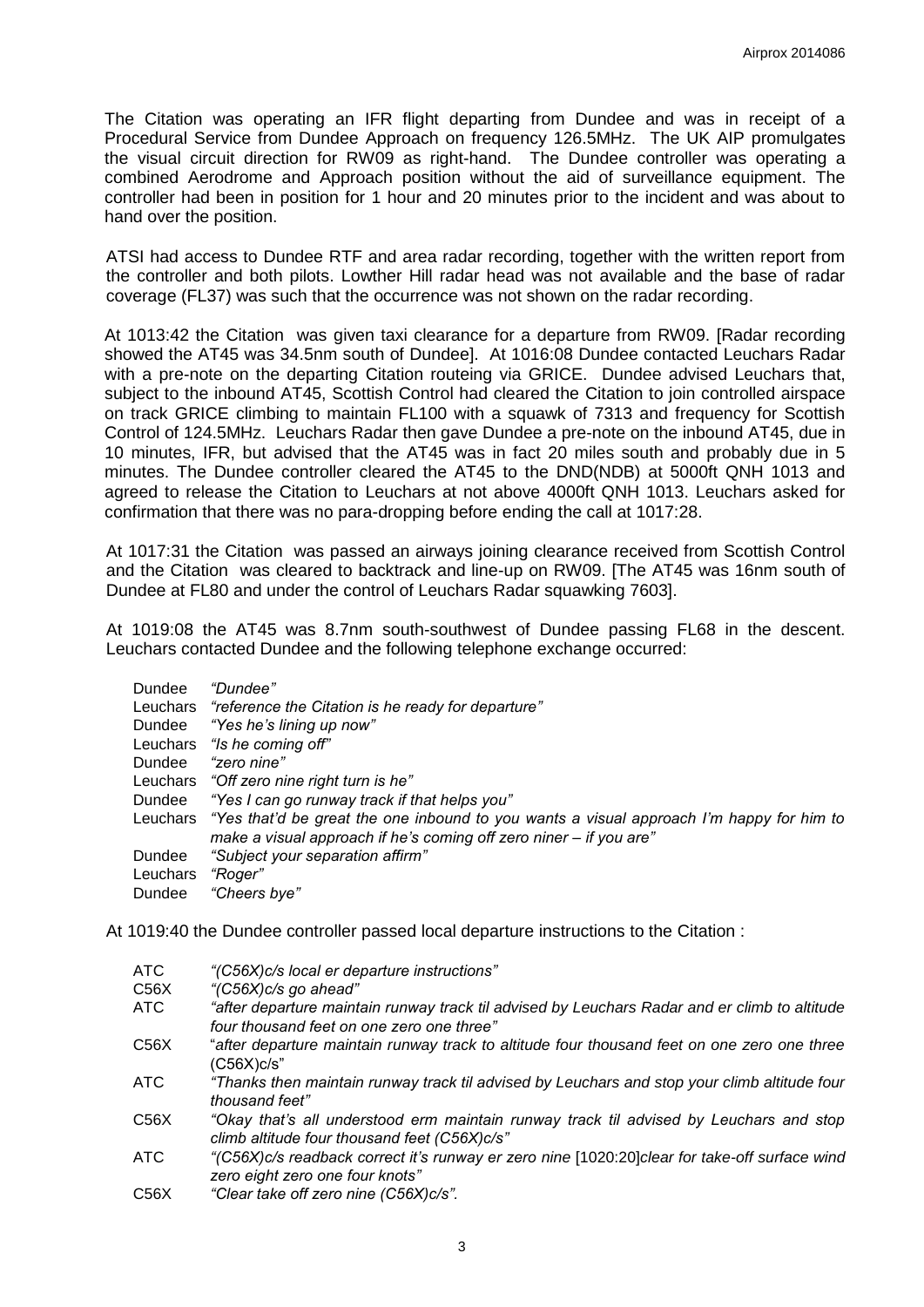[Note: Radar recording at 1020:30 showed the AT45 3.3nm southwest of Dundee turning right towards the DND and passing FL043 – Figure 2].



Figure 2 – Prestwick MRT at 1020:30

At 1020:50 the AT45 contacted Dundee and the following RTF exchange occurred:

[Note: The AT45 faded from radar at 1020:56, 2nm southwest of Dundee, passing FL037]

| AT45              | "Dundee Tower good morning (AT45)c/s we're pretty much above you at just descending to three<br>thousand feet visual with the field like to do er right-hand circuit back to land on zero nine if possible" |
|-------------------|-------------------------------------------------------------------------------------------------------------------------------------------------------------------------------------------------------------|
| ATC               | "Er sorry you we're blocked by a landline is that (AT45)c/s calling Dundee"                                                                                                                                 |
| AT45              | "Yeah we're overhead at the moment at three thousand feet we are visual with the field we'd like to do                                                                                                      |
|                   | a right-hand circuit over the river to position for zero nine"                                                                                                                                              |
| ATC               | "(AT45)c/s roger essential traffic information Citation departing runway zero nine maintaining runway                                                                                                       |
|                   | track climbing four thousand feet are you visual with the traffic"                                                                                                                                          |
| AT45              | "Er negative he's underneath us er shall we er turn to the south now"                                                                                                                                       |
| ATC               | "(AT45)c/s position to the north and I will turn the citation southbound"                                                                                                                                   |
| AT45              | "Understood routeing north (AT45)c/s"                                                                                                                                                                       |
| ATC               | "(C56X)c/s essential traffic information AT45 forty two overhead reporting at three thousand feet                                                                                                           |
|                   | routeing to the north"                                                                                                                                                                                      |
| C <sub>56</sub> X | "Traffic copied not visual (C56X)c/s"                                                                                                                                                                       |
| C <sub>56</sub> X | "Er we're just passing two thousand feet climbing to altitude four thousand feet straight ahead"                                                                                                            |

[Note – the ATSU reported that an oncoming controller who was about to take over the position acquired the two aircraft visually and confirmed there was no further conflict with the AT45 passing behind the Citation ]

| ATC  | "(C56X)c/s roger you can turn right now on track GRICE traffic is passing behind you" |
|------|---------------------------------------------------------------------------------------|
| C56X | "Roger turn right now direct GRICE (C56X)c/s"                                         |

At 1022:25, the Citation was transferred to Leuchars radar and the AT45 positioned north of the airfield into a left-hand circuit for RW09 without further incident. The Airprox occurred below the area radar coverage and it was not possible to show the geometry of the situation.

Both aircraft were operating IFR and in receipt of a Procedural Service from the Dundee Approach controller. CAP774 Chapter 5, paragraph 5.6 and 5.7 state: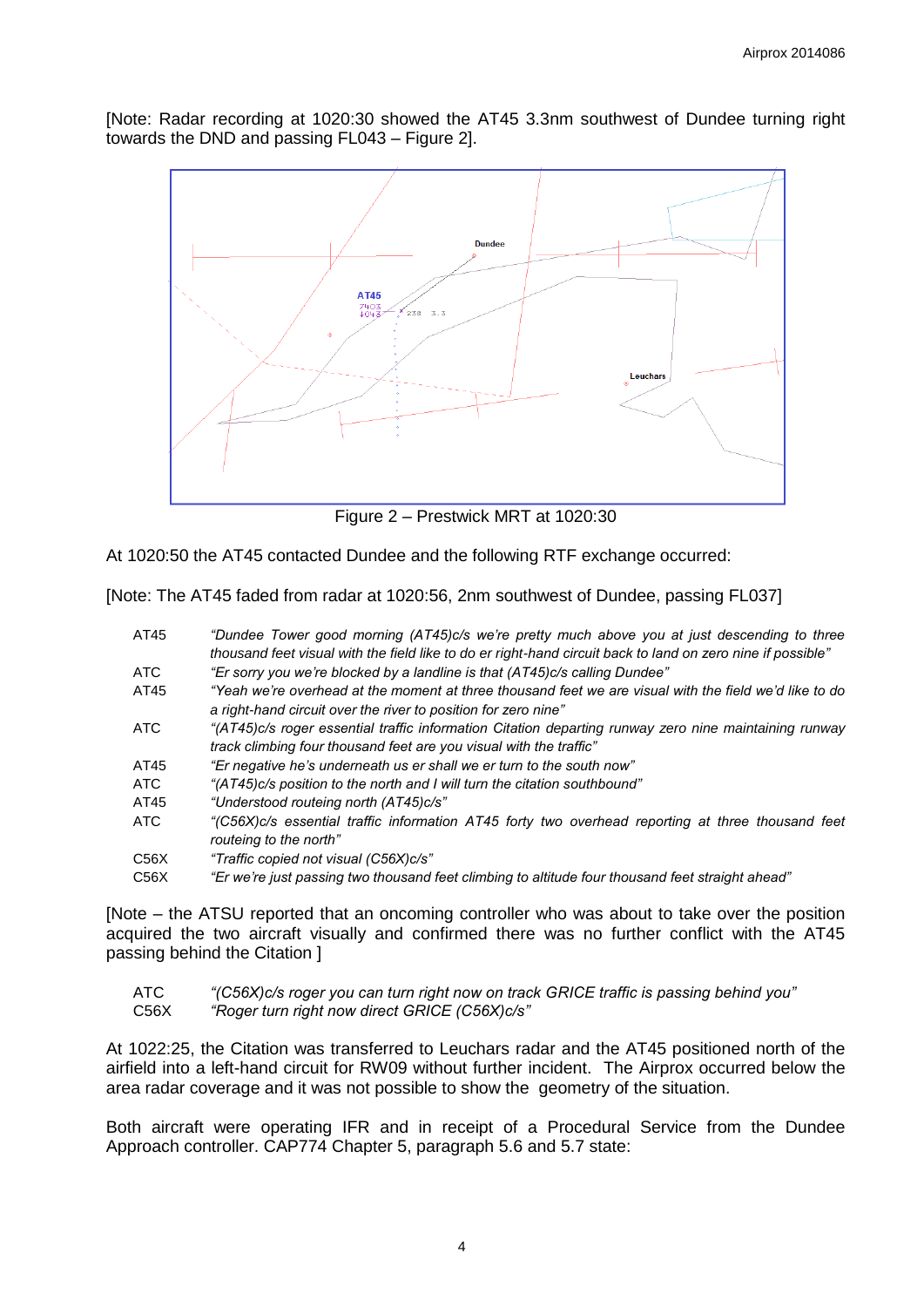'A controller shall provide deconfliction instructions by allocating levels, radials, tracks, and time restrictions, or use pilot position reports, aimed at achieving a planned deconfliction minima from other aircraft to which the controller is providing a Procedural Service in Class F/G airspace.

The deconfliction minima are: 1,000 ft vertically; or…

…those lateral and longitudinal criteria listed in CAP 493 as lateral and longitudinal separation standards.'

The initial coordination between Leuchars had been agreed and the Dundee controller planned to achieve the deconfliction minima by clearing the AT45 to the DND(NDB) at 5000ft with the outbound Citation climbing not above 4000ft until identified by Leuchars Radar. Further coordination with Leuchars would likely be required before the AT45 was cleared for the instrument procedure or a visual approach. However, the AT45 subsequently requested a visual approach which was the subject of a second conversation and coordination between the two controllers. The Dundee controller likely felt assured when the Leuchars controller, with the benefit of the radar equipment, confirmed he was happy for the AT45 to make a visual approach provided the Citation was departing on RW09 (runway track). The Dundee controller, agreed the visual approach subject to Leuchars providing the separation.

The coordination agreed between the controllers was not specific and not sufficient to ensure that separation was assured. The letter of agreement between the two units states that:

'if Dundee ATC have cleared an aircraft for a visual approach, Leuchars will advise the pilot *"If visual Dundee clear you for a visual approach to RW09".*

CAA ATSI did not have access to the Leuchars military controller reports regarding the instructions given to the AT45 by Leuchars. Leuchars agreed to provide the separation but there was no clear instruction or agreement between the controllers about how the AT45 should join final approach, either from right base or through the overhead for a left or right hand traffic pattern. Unknown to the Dundee controller, the AT45 was high and the AT45 pilot, in the absence of specific joining instructions may have decided to position towards the overhead, resulting in his request to position for a right-hand circuit. When the AT45 contacted Dundee in the overhead at 3000ft, the Citation was already airborne approaching 2000ft in the climb to 4000ft. CAP774, Section 5, paragraph 5.9, states,

'In the event that an aircraft that requires a Procedural Service makes contact with the controller whilst already within the deconfliction minima, controllers shall pass traffic information to all affected aircraft. In such circumstances, it is recognised that controllers cannot quarantee to achieve deconfliction minima; however, they shall apply all reasonable endeavours to do so as soon as practical.'

The Dundee controller passed essential traffic information to both aircraft and instructed the AT45 to make a turn to the north whilst the Citation was instructed to turn south. At the same time the oncoming controller observed the AT45 passing behind the Citation and confirmed that there was no further confliction.

#### **Military ATM**

All heights/altitudes quoted are based upon SSR Mode C from the radar replay unless otherwise stated.

At 1016:45 Leuchars provided the prenote to Dundee with a 10 minute ETA for the IFR inbound. This was questioned by Dundee and Leuchars replied, at 1016:52 (Figure 1), "*Well actually he's only about 20 miles south at the moment so will probably be with you in the next 5 minutes, I reckon*."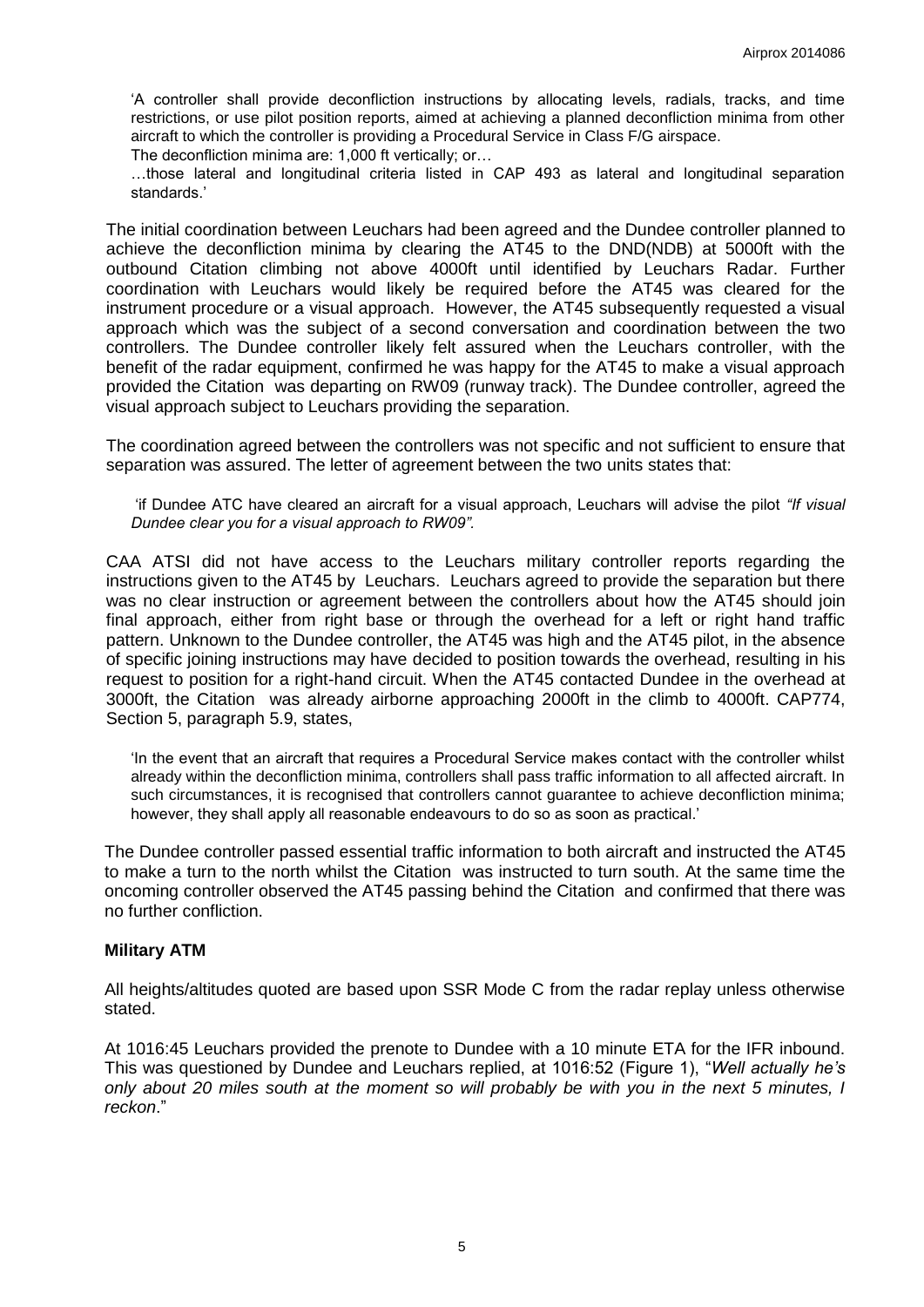

Dundee stipulated the 5000ft arrival against the 4000ft of the departing Citation. The AT45 called Leuchars at FL80 for a Traffic Service and requested, "*Got us for a Traffic Service…are we able to make a visual approach from here?*" Leuchars explained, "*for coordination I need you on the DND to accommodate an outbound from Dundee*." The AT45 replied with "*Understood*", and Leuchars gave the instruction to descend to 5000ft on the QNH 1013 hPa.

At 1018:50 (Figure 2) Leuchars initiated a call to Dundee:

To From Dialogue

| .        | .        | Dialuut                                                                                                                    |
|----------|----------|----------------------------------------------------------------------------------------------------------------------------|
| Dundee   | Leuchars | Hi, reference the Citation, is he ready for departure?                                                                     |
| Leuchars | Dundee   | Yes, he's lining up now.                                                                                                   |
| Dundee   | Leuchars | Ok is he coming off                                                                                                        |
| Leuchars | Dundee   | 09.                                                                                                                        |
| Dundee   | Leuchars | Off 09 right turn? Is he?                                                                                                  |
| Leuchars | Dundee   | Yes. I can go runway track if that helps?                                                                                  |
| Dundee   | Leuchars | Yeah, that would be great cos the one inbound to you wants a visual<br>approach (garbled) if you're off 09'er, if you are? |
| Leuchars | Dundee   | Subject to your separation, affirm.                                                                                        |
| Dundee   | Leuchars | Roger, thank you.                                                                                                          |
|          |          |                                                                                                                            |



Figure 2: At 1018:50 AT45 now squawking 7403, approx 10nm south of Dundee.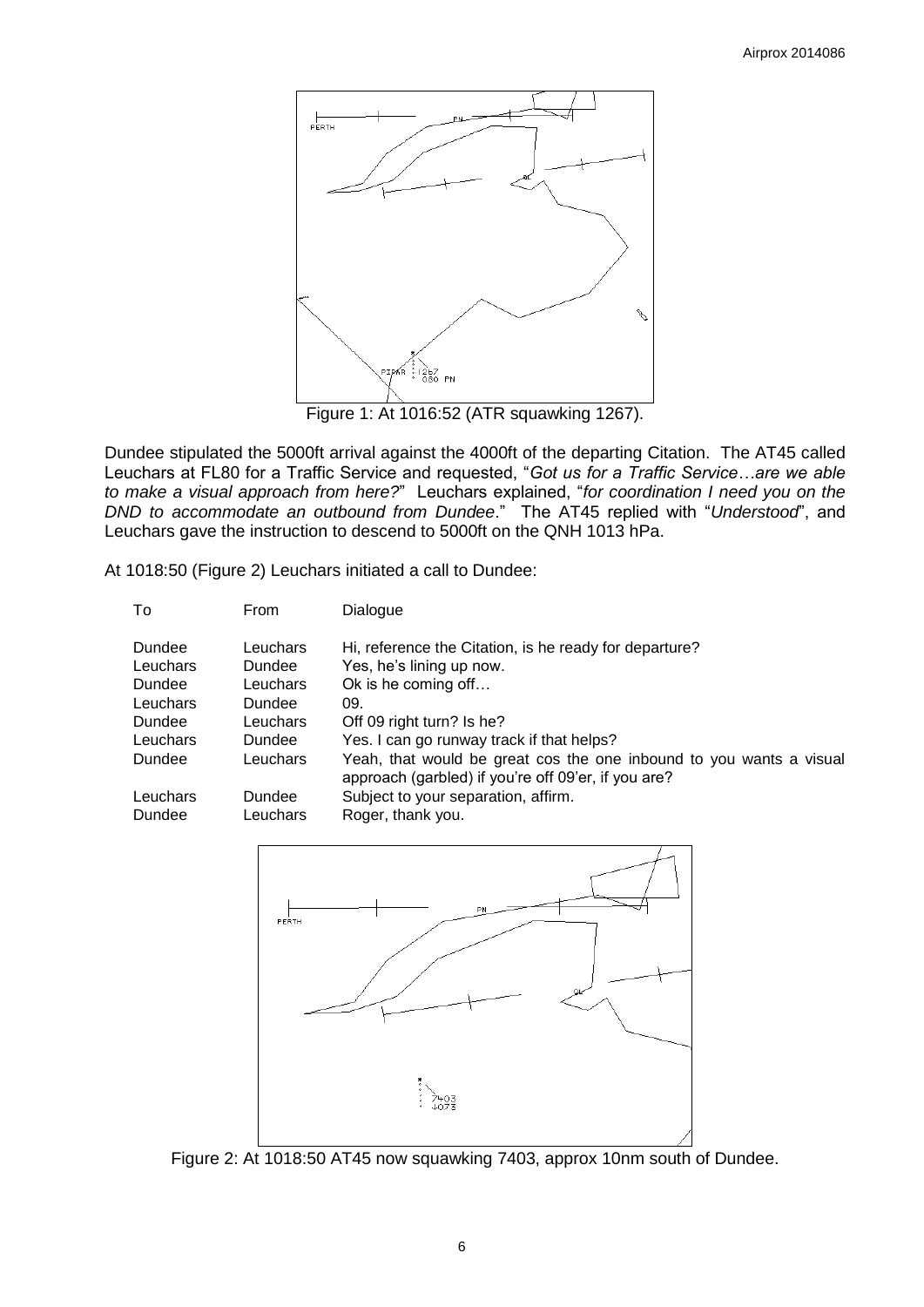At 1019:32 (Figure 3), Leuchars transmitted "[ATR callsign] *Dundee are happy with a visual approach from you current position right base join*." The AT45 replied with, "*Ok we're too high to get in visually from here, where would you like us to descend? Over the river?"* Leuchars replied with, "*Affirm, you can descend to altitude 3000 feet*."



Figure 3: At 1019:32, the AT45 6.7 nms south of Dundee.

At 1019:51 (Figure 4), a Helimed called Leuchars for a MATZ penetration and the AT45 was 5.8nms to the south/southwest of Dundee.



Figure 4: Geometry at 1019:51.

At 1020:30 (Figure 5), Leuchars asked if the AT45 was visual with Dundee and following positive confirmation, the AT45 was instructed to squawk 7000 and continue with Dundee.



Figure 5: Geometry at 1020:30 instruction to change to Dundee.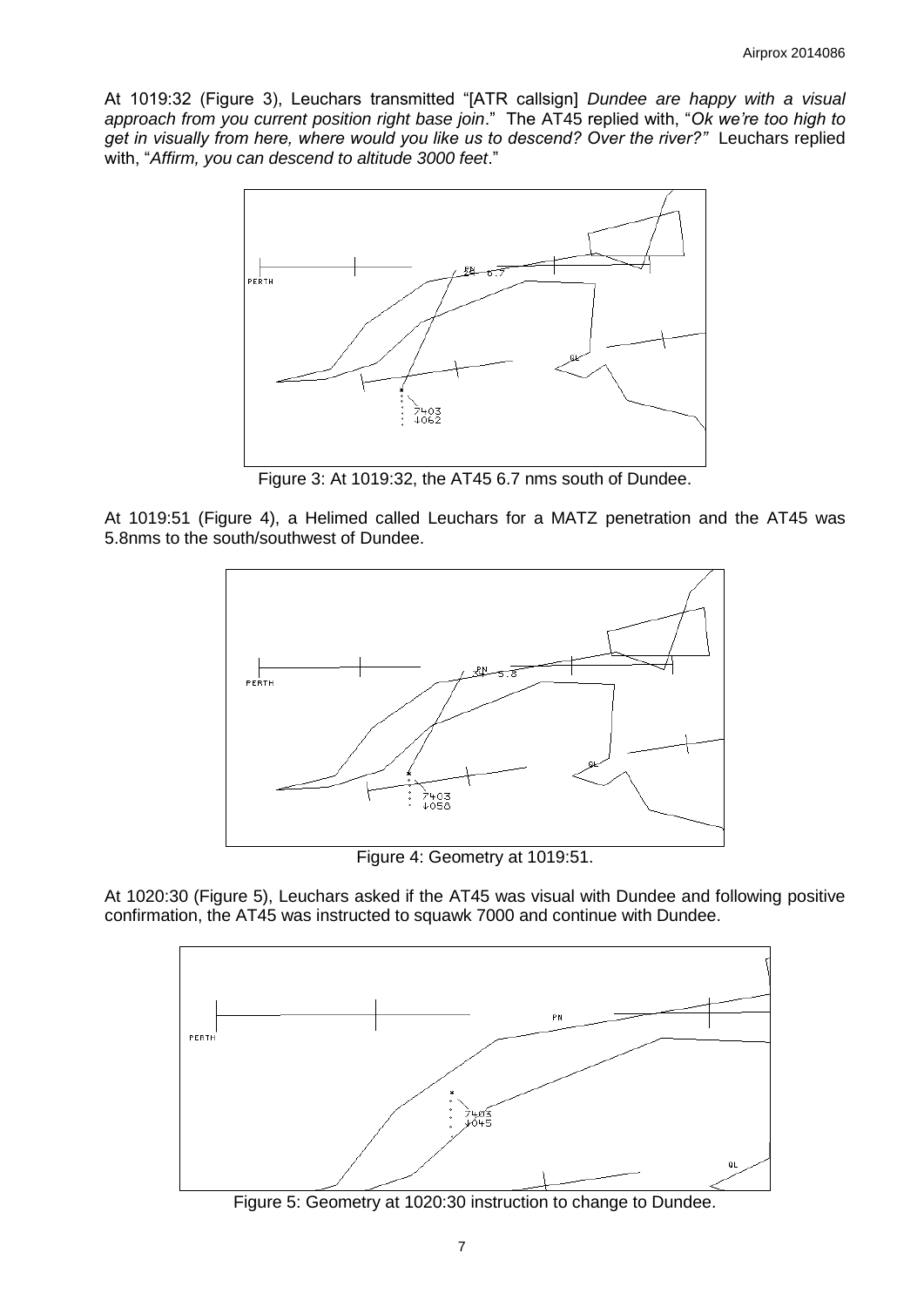

The AT45 continued inbound as per Figure 6, at 1020:53.

Figure 6: Geometry at 1020:53.

At 1021:00 (Figure 7), the AT45 appears to initiate a right hand turn but disappeared from radar 1 second later. At 1025:03, Leuchars called Dundee to ask, "*what is the* [ATR callsign] *doing?"*  Dundee returned the call at 1026:47 to explain that the AT45 had taken avoiding action (the AT45 pilot report mentioned that no avoiding action was required); the Dundee controller commented aggressively that the visual approach was subject to Leuchars providing separation. Furthermore, Dundee had commented that the AT45 had come across 4 minutes prior to the estimate (estimate given as 5 minutes at 1016:52 and instructed to frequency change at 1020:30) and had routed in front of the departing Citation.



Figure 7: Geometry at 1021:00.

The Leuchars controller had responded to the AT45's request for a visual recovery and had renegotiated join details. Initially, the controller instructed the AT45 that coordination was required against a Dundee outbound and this was updated to a right base join at approximately 7nms south of the airfield, with Mode C indicating 062 (London QNH 1011 hPa) in the descent. The controller transferred the aircraft (Figure 5) at approximately 3.7nms south/southwest of Dundee with Mode C reading 045 descending. The descent to 3000ft is standard for the unit as it is clear of the Dundee ATZ, whilst helping the aircraft descend to a safe altitude.

The LOA between Leuchars, Dundee and Logan Air, dated 17 Sep 12, is used locally to outline procedures for all IFR flights inbound to Dundee. Para 8 of the LOA states:

"IFR Flights Inbound to Dundee Airport for Visual Approach. If Dundee ATC have cleared an ac for a visual approach, Leuchars ATC will pass the pilot the clearance for visual approach and when Leuchars has no traffic to affect, the pilot will be instructed to squawk 7000 and transferred to Dundee ATC as soon as the pilot reports visual with Dundee. If Leuchars ATC is controlling conflicting traffic that prevents an early release, Dundee ac may be subject to some control restrictions. Ordinarily, ac will not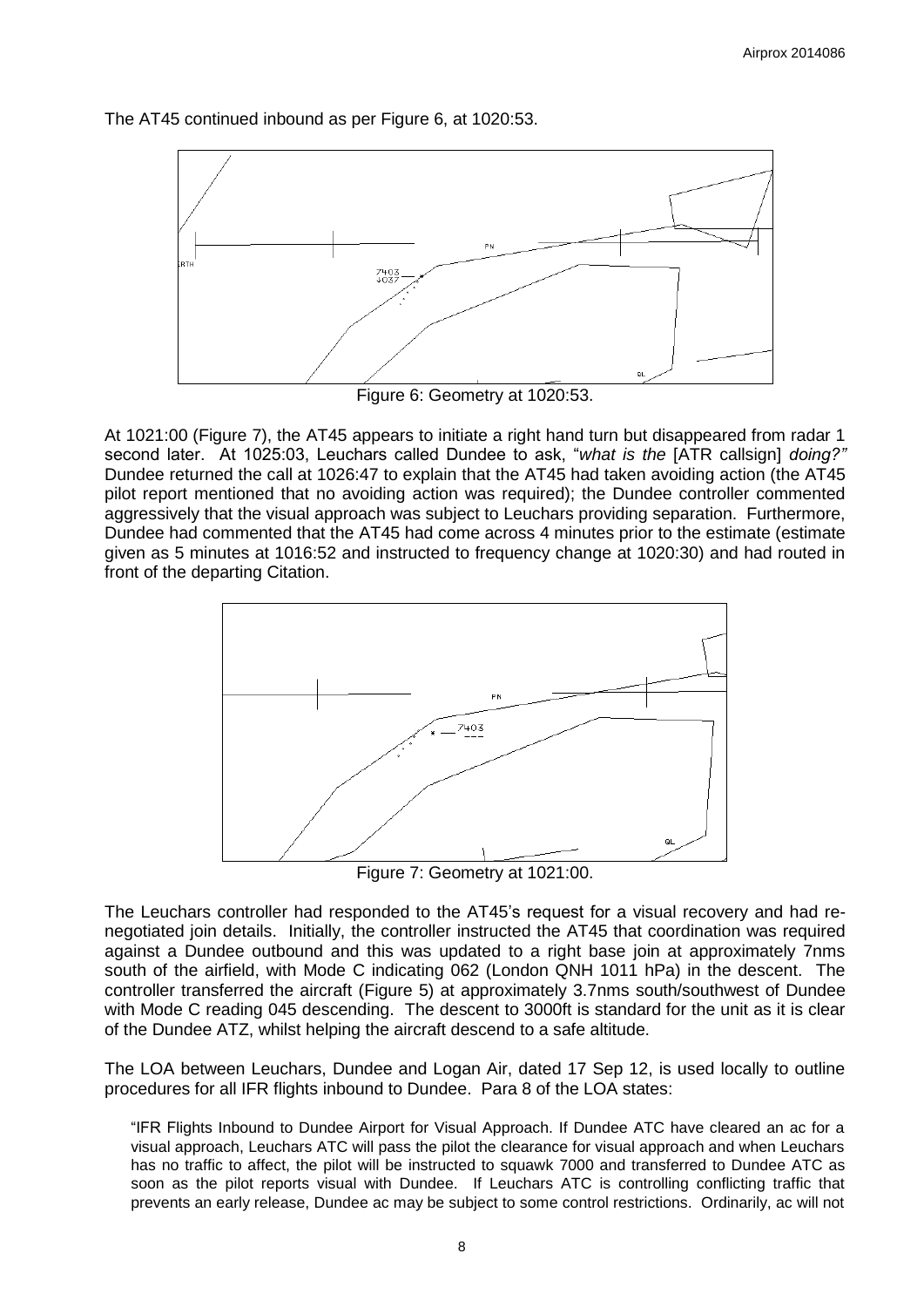be descended below 3000 ft until 2.5nm North of Leuchars. However, to aid the ac in its descent, Leuchars ATC may, when practicable, offer ac captains a clearance to enter the MATZ subject to local SOPs."

Note that the LOA does not cover the AT45's airline operations but had become the de facto LOA between Dundee and Leuchars for all aircraft inbound to Dundee. The LOA is being re-written in Sept 14 to reflect an agreement between Leuchars, Dundee and all operators.

The ETA was briefed as 5 minutes at 1016:45 and the aircraft was instructed to transfer to Dundee approximately 4 minutes after the revised estimate. The controller had briefed on Dundee outbound traffic, descended the AT45 to 3000ft, instructed the right-base join and transferred the aircraft across to Dundee positioning for right base. Leuchars do not provide an Approach service for Dundee, they were effectively providing a Traffic Service to a Class G LARS transit. The agreed course of action for a visual recovery was for the AT45 right-base join (which the AT45 appeared to be positioning for) and for the Citation to maintain runway track. Dundee informed Leuchars that the Citation was ready for departure and lining-up at 1018:50 and, with the AT45 being sent across at 1020:30 from the south west, Leuchars were operating in accordance with the verbal agreement and LOA. The Dundee controller had agreed 'subject to your separation' but once the aircraft had been released to the visual circuit, separation did not rest with the Leuchars Radar controller. There was an issue with the AT45 reducing height in time for right-base but the radar replay does not give detail of the exact flight profile and the confirmation to descend over the river was a potentially vague instruction that would have benefitted from amplification of the traffic outbound and agreed join procedure.

The Dundee controller had initially provided procedural separation of 1000ft between aircraft but then agreed to the visual recovery; the Citation had been instructed to maintain runway track after departure. The Dundee controller had commented that the AT45 was 4 minutes early of a vague ETA and, had he known how close the AT45 was, he would have held the Citation on the ground. The ETA was updated at 1016:45 as '5 minutes' and the AT45 called Dundee at 1021:00; Traffic Information was passed to the AT45 at 1021:30 following a repeated transmission. The agreement had been amended to a right-base join against an IFR aircraft departing on runway heading. Use of the phrase 'subject to your separation' may have been vague and non-standard given that the LOA stated that Leuchars were not responsible for positioning or sequencing of IFR aircraft inbound to Dundee and that the responsibility for visual approaches was to pass a clearance and ensure that there were no conflictions at Leuchars. Once the AT45 joined the Dundee visual circuit, 'essential traffic information' was passed on the Citation and the AT45 was 'not visual', commenting that the Citation was underneath. The AT45 was instructed to continue north and the Citation was routed southbound. Information was passed to the Citation pilot, who was also 'not visual'. Once the AT45 had passed behind the Cessna, it was cleared for a leftbase for RW 09; the Citation was then given a right turn southbound.

The AT45 pilot had switched to a visual recovery after being passed the joining instruction of 5000ft at the DND. The visual join was for right base for RW09 and a further descent to 3000ft was instructed before being instructed to continue inbound visually. The pilot report described the aircraft heading 090 at 3000ft, with the Citation climbing out from RW09 to 4000ft. The AT45 report commented upon the respective aircraft being in the same piece of airspace. Visual circuit procedures would require the joining aircraft to position in a way to not conflict with departures, especially following information to join right-base. There was a lack of specific routing information on the outbound and the first sighting of the Citation was on TCAS. The AT45 reported in the overhead at 3000ft requesting a right-hand circuit over the river to position for RW09. The Dundee Tower controller reported that the AT45 was in the overhead at 3000ft, crossing above and behind the Cessna, and that continuing the AT45 onto north increased separation. It is not known what the exact profile was of the AT45 after it disappeared from radar or where the CPA was; the AT45 reported routing overhead Dundee and then briefly heading east for a few miles, with the initial AT45 call to Dundee was for a right hand circuit. It appears that an overhead join conflicted with an aircraft getting airborne and, in an attempt to reduce height, the AT45 pilot flew an unknown profile that conflicted with the Cessna.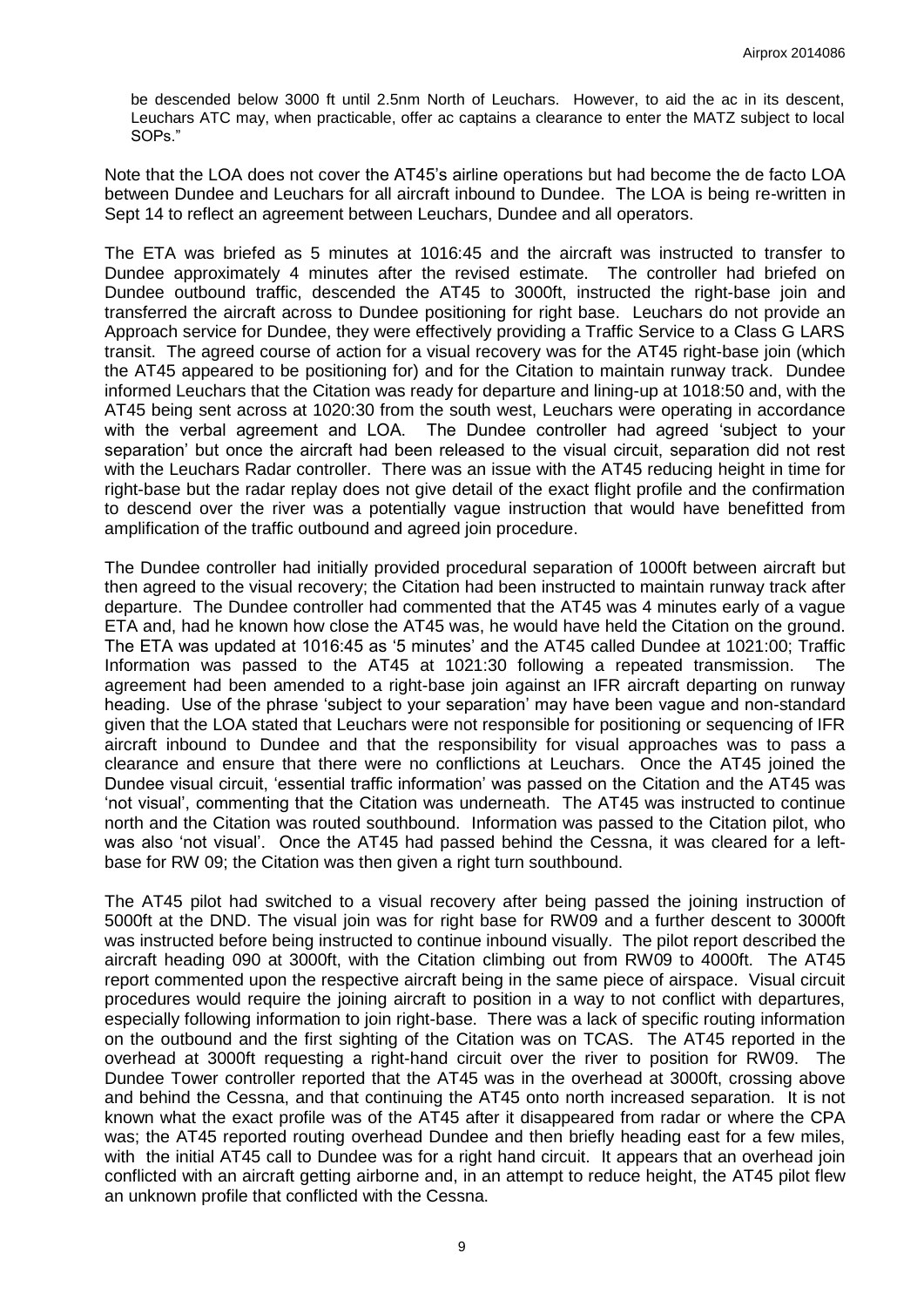### **UKAB Secretariat**

The LOA between Leuchars and Dundee did not specifically apply to the AT45's airline and regardless of whether it had become the "de facto" approach procedures it is possible the AT45 pilot was not aware of its content. Notwithstanding, both pilots had a responsibility to avoid a collision and to not fly in such proximity to other aircraft as to cause a danger of collision.<sup>1</sup>

# **Summary**

An Airprox was reported on  $7<sup>th</sup>$  June 2014 at 1022 between an AT45 joining the visual circuit at Dundee and a Citation departing Dundee. Both aircraft were receiving a procedural service from Dundee ATC, and both aircraft received traffic information from the controller and from TCAS. Additionally, the Citation received a TCAS TA, but not an RA. The incident did not show on radar so the exact separation is not known.

# **PART B: SUMMARY OF THE BOARD'S DISCUSSIONS**

Information available included reports from the pilots of both aircraft, transcripts of the relevant RT frequencies, radar photographs/video recordings, reports from the air traffic controllers involved and reports from the appropriate ATC and operating authorities.

The Board first looked at the actions of the controllers involved. The military members of the Board stressed that Leuchars ATC essentially provides a LARS to aircraft inbound to Dundee, not an approach service; Leuchars ATC had no remit to control the aircraft on behalf of Dundee per se, nor to provide separation from visual traffic joining or departing Dundee. During the course of the Board's discussion it also become apparent that the Leuchars and Dundee interpretation of visual approaches, and who provided separation, were different. Furthermore, the LOA which covered the procedure for some operators was outdated, did not apply to all operations at Dundee, and led both controllers to make assumptions on behalf of the other. The Board noted that the LOA has now been rewritten as a result of this incident.

The Board considered that there had been a lack of coordination between the two controllers, and that the abbreviated landline conversations had left both controllers with a different mental model of what was expected of the AT45. The Dundee controller did not give specific instructions to the Leuchars controller about how he wanted the AT45 to join, and the Leuchars controller assumed the Dundee controller would separate the AT45 as it joined the visual circuit. The Board noted that the inbound estimate time from Leuchars was fairly close to the actual time of arrival, and opined that the Dundee controller should have held the Citation on the ground or given a positive stop-off height for the joining traffic if he had any doubt as to the exact positioning of the inbound aircraft.

In considering the actions of the AT45, the Board thought that the pilot could have made it clearer to Leuchars ATC that because he was too high for a right base join he would be descending from a join through the overhead. The subsequent call was too vague and left his choice of final track open to interpretation. In essence, he was instructed by the controller to join right base, but the subsequent RT exchange, with the discussion about descent over the river, didn't make it clear to the controller that he intended to join in the overhead instead.

The Board agreed that the Citation pilot could not have done anything differently in this situation; in fact, slowing his climb at 2000ft probably increased the separation and prevented a TCAS RA.

Turning to the cause, after much debate over responsibilities and information flow, the Board agreed that it was for the Dundee controller to sequence the AT45's visual join in relation to the Citation's departure. They therefore concluded that the cause had been that the Dundee controller had allowed the Citation to depart into proximity with the AT45. Notwithstanding, the Board considered that there were two contributory factors: firstly, that the AT45 pilot did not explicitly state his joining intentions

 $\overline{a}$ 

 $1$  Rules of the Air 2007, Rule 8 (Avoiding Aerial Collisions)